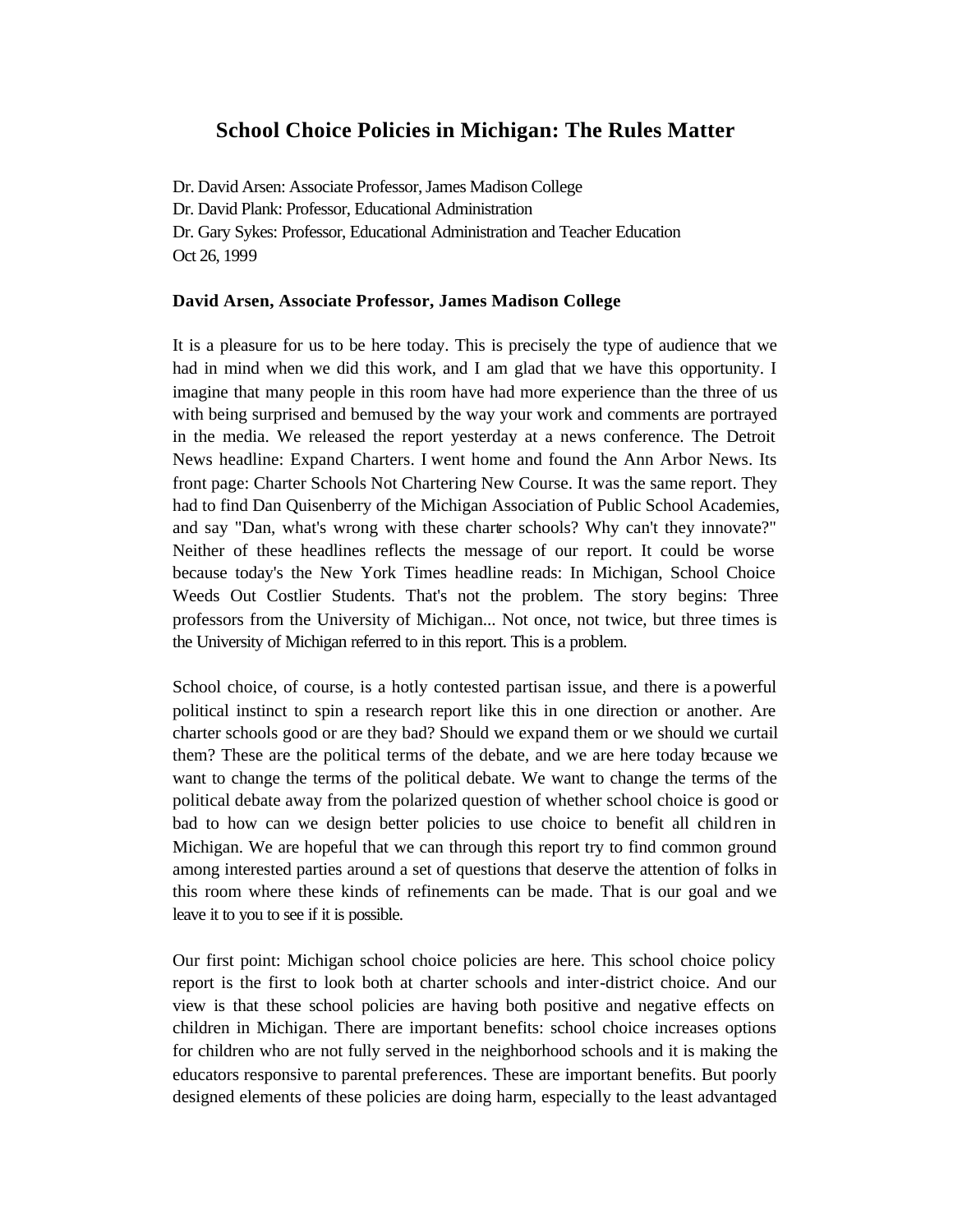#### children.

Our second point is that simply unleashing market forces without an appropriate administrative foundation will not make the public school system better; it could make it worse. We have used the term the rules, it is critical to refine these rules. The rules matter, that is to say when we use phrase rules, we are talking about the legislative guidelines that struc ture the operation of the policy. It's necessary to get the rules right because the rules structure the incentives; they structure the behavior of educators and families in important ways. We want to be clear, some folks hear the term and say "Ah! Regulations. You guys just call for more regulations." That is not our view. We have no interest in increasing regulations on schools in Michigan. Increasing the regulatory burden is not our intent. It is rather critical to appreciate that rules are essential. In one way or another, rules are there. If you go in front of a policeman or judge there are rules. If you go inside a school, there are rules. If you go to a state Legislature, there are rules. The rules govern the activity; you've got to have them. One way or the other they are there. There are important areas related to schools that govern these school choice policies in the area of funding, in the area of criteria for awarding and renewing charters, in the area of admissions in other places. The rules need to be clarified and strengthened in order to strengthen the benefits and minimize the costs.

One of our key points here relates to information. An efficient an effective market requires information. If parents are making choices based on insufficient information, it is difficult to get an efficient market. This is not just true in education, its true for other markets. So if you buy a grocery item there will be a requirement to put on the box the ingredients. If you want to buy a stock, you want to know there is a common accounting standard used in company reporting because there are information problems here. These kinds of issues must be addressed.

Our third point: This is a market that must be examined not only in terms of the choosers but also the impacts on those children who are not active choosers because the policies have impacts on them as well. We are at a point now where 3 percent of the students are engaged in choice. It is important that we not focus on MEAP scores or whatever, but to be looking at the impact on the other 97 percent. And here we want to stress that choice is having very uneven effect on districts across Michigan. There are some districts where choice is focusing pressure in terms of losing students (enrollment pressures), and in many instances these are districts in need of improvement. Choice is a catalyst for change but the trajectory of change is not predetermined. Circumstances can become better or worse for children in these districts. It's essential that state policymakers develop policies that complement school choice in order to steer development in a positive direction.

Let me just summarize a few features of the so-called geography of choice. The substance of this aspect of the report begins at the second major sectio n where there is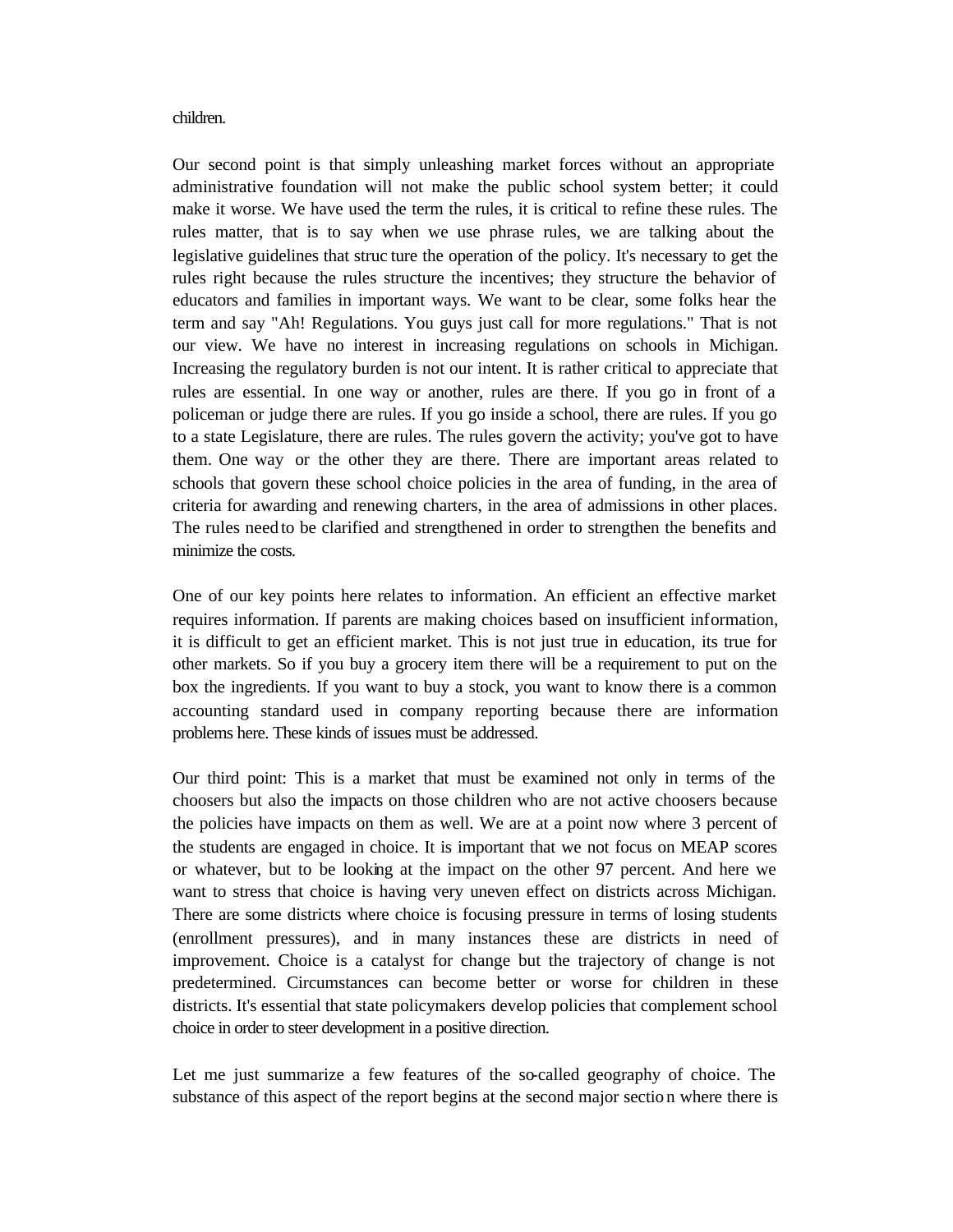a quantitative presentation of participation rates and how they vary across districts. We don't have time to present all that, I'll give you a few representative figures and math to tell you what that work looks like.

As of 1998-99, charter schools were enrolling roughly 3 percent of K-12 schools in Michigan, inter-district choice another 1 percent. The growth rate of these is really quite rapid. In last couple of years charter schools are growing more rapidly than inter-district choice. One of the things that we looked at was where the charter schools are located, where the inter-district choice is taking place, what are the patterns of the participation across school districts. So one of the things that we find is that most charter schools are located in metropolitan areas as opposed to rural areas. About half of those are in the central cities and the other half in suburbs. There are a lot of ways of looking at this, and I think I'm not going to unless there is a call for this. You can see the tables in the report in section two. It's also the case that the charter schools are locating in districts that have higher than average concentrations of African American students. They are locating in the districts where the MEAP test scores tend to be lower than elsewhere. I will show you one way of representing this. We classified all the 555 school districts by their percent satisfactory scores on the 7th grade math MEAP test. Of course, there are many different MEAP scores. This is the one we came up with. So we stratified 555 - actually in this case we could only work only with 540 because not all the schools went up to the 7th grade - and worked with those districts and stratified the ones that had 0-40 percent, 40 to 60 percent, 80 percent satisfactory on to MEAP. These are our distribution of school districts and where the charter schools are locating across this. And this last figure is a location quotient. It is essentially the percentage of kids in charter schools in these districts as opposed to the statewide average. So if we have location quotient of one that implies that the rate of participation in those districts is same as the state as a whole. If you have a location quotient of two, that's twice the rate and so on. So as you can see, the charter schools are locating at a rate of roughly five times the rate in highest MEAP score districts. In the lowest MEAP score districts we have a much higher concentration of charter school participation.

You get the same kind of development with respect to African American students. We stratified districts in terms of their percentage African American. About 347 school districts have less than 1 percent African American. There are 28 districts that have greater than 32 percent of its students African American. But if you look at where the charter schools locating by this classification, we can see that they are disproportionately concentrating in these districts. So the African American districts have a location quotient of about 2.5. That is a high location quotient. It is on the order of five times the rate of locations in districts where there are 1- percent African American students.

Let me shift now because this report also looks at inter-district choice. One of the questions about inter-district choice is what districts are opting in? Which ones decide to accept nonresident students? What does that look like on a map? About half of the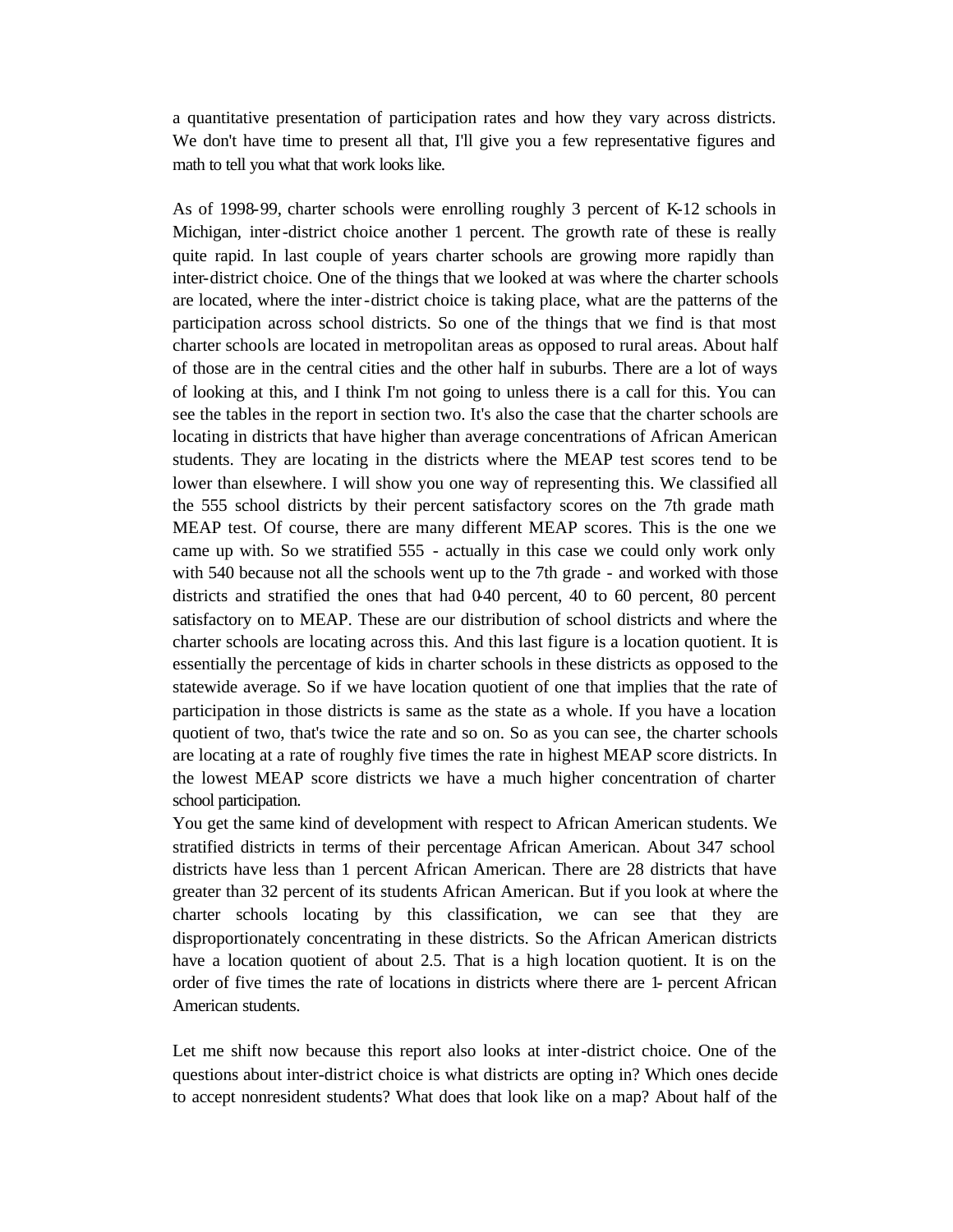districts in the state accept nonresident students. That means they are participating in the official state program. This is what it looks like on a map. (The maps can be found on the Web at http://edtech.connect.msu.edu/policy.) We have only reported through 1998. So we are looking at are districts that have participated. So there are a couple of things here: Rates of participation are both rural and urban. This looks differently from the maps for charter schools locations. Different rules create different outcomes. So for inter-district choice, it is a rural and urban phenomenon. Now, it is also true that high-income suburban districts are less likely to participate on average compared to other districts. Rapidly growing districts are having trouble just keeping up with their rapidly growing student population. They are less likely to opt in. If you look at the pattern, what does this look like? If you looked throughout the whole state what would it look like? Well, one measure is this: If you take every one of those one of those 15,000 students and you take a measure from their home district compared to the district that they went to through inter-district choice on the racial composition of their home district to the district they went to and this is what you get. ...I don't want to belabor this but just look at the first column. Students in inter-district choice are generally moving to districts with higher MEAP scores, with higher family income, lower concentrations of African American students. Look at the scores: 7th grade math MEAP scores higher, reading scores higher, graduate rates higher, drop-out rate lower, teacher-student ratio not much difference, salaries a little higher, district enrollment smaller. Notice that the districts the students are moving to are growing more rapidly independent of inter-district choice. So inter-district choice reinforces already existing patterns that originate in the residential housing market.

Finally, on average these school districts are about 12 percentage points lower in terms of African Americans. This is a surprisingly large number because out of those 15,000 students a lot of them are going to educating districts with no African American students at all. So there is something going on here, but this is inter-district choice. It is a different story, an important complementary story to that of charter schools. And that is all I am going to say. Now I will turn it over to Gary Sykes.

#### **Gary Sykes, Professor, Educational Administration and Teacher Education**

In the interest of allowing more time for questions, I'll just hit a few key points. Here are a couple questions that people have about school choice in Michigan. One of them is if you introduce choice policy into a public education system, will those policies serve to stimulate innovation? That is, create some kind of dynamic through which schools of choice or other schools will begin to develop innovative and improved practices. Certainly a lot of the arguments in favor of choice all around the country have lead with that argument. That is one of the reasons that advocates for choice have given. The view is that traditional public school systems tend to become hide-bound , resistant to change, overly bureaucratic, and under those condition innovation is unlikely to flourish. But if you create the opportunity for new schools to begin, those schools can become innovation leaders and beyond that other schools can then benefit from such schools if indeed they were pioneering new practices. So one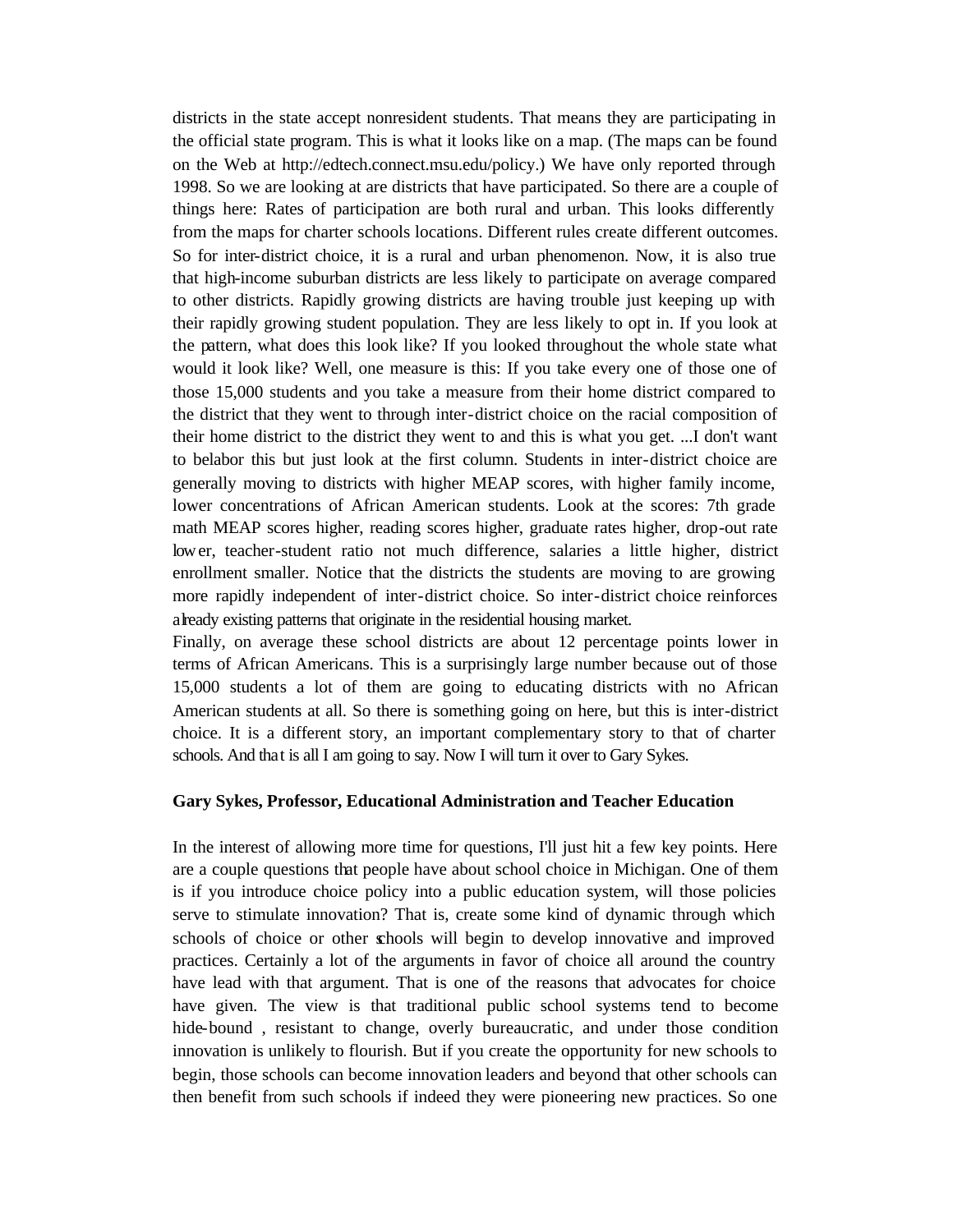of the questions we asked was whether we see that development within Michigan and the choice policies. And we have a two-part answer to the question. The first part is that if by innovation you are referring to changes in structural practices at the core of the schooling, that is, what happens inside of classrooms between teachers and kids around issues of curriculum, teaching practices, assessment of student learning and so on, so far we see relatively little innovation on those terms occurring within the public school academies. If by innovation that is what is meant and presently we see little of it.

We believe there are good reasons why we are not seeing much innovation. I can talk about those if you like but I won't go into it at the moment. I would also hasten to add that in making this claim that we don't intend this as a criticism of charter schools. Where I rest the case is that our view is that the state incentives and policies that are supporting these schools are not particularly promoting innovation, and if the state wanted charted schools to be innovation leaders they would have to take proactive steps to make more of that happen. So I want to make clear that when we make this observation about practice in charter schools we do not intended it as a criticism of these schools, rather we intend it as a comment on the kind of incentive structure that is shaping the character of instructional practice in these schools.

On another dimension, I think it's fair to say that the public school academies are in fact quite innovative and represent some very significant experiments in American education. This refers not to the instructional dimension of the schools, but to the governance and management dimension because that is another set of characteristics of schools that is important. I think in terms of governance and organization and management they are quite innovative. First of all, they are innovative by definition, that is to say charter schools have to meet a market test in order to survive. One of the principal forms of accountability in these schools is: Can they attract families to them? So that creates a new kind of accountability within public education, which is market-oriented accountability as opposed to bureaucratically oriented accountability. And that's quite powerful because that could lead to very different kinds of dynamics in schools that have to meet a market te st. Traditional public schools have not had to meet that standard. Historically, American schools have been able to survive whether they attract kids or not. Think about the old days under the old school finance system. If a public school lost students to parochial schools within the district, it didn't lose budget, because the budget came from the state. Under the new system, the rules of the game have changed dramatically in that charter schools, in order to survive, have to attract students. That makes them in theory, at least, more responsive to the fa\milies that they are seeking to provide schooling for. That's quite important.

I think, though, that in some ways the most important and unexpected innovation with Michigan charter schools has been the rise of the education management organization as a key player in the lives of these schools. As most of you know when the Legislator created the public school academy law it did not provide capitalization or start up support for these schools. That put charter schools under unusual burdens to try to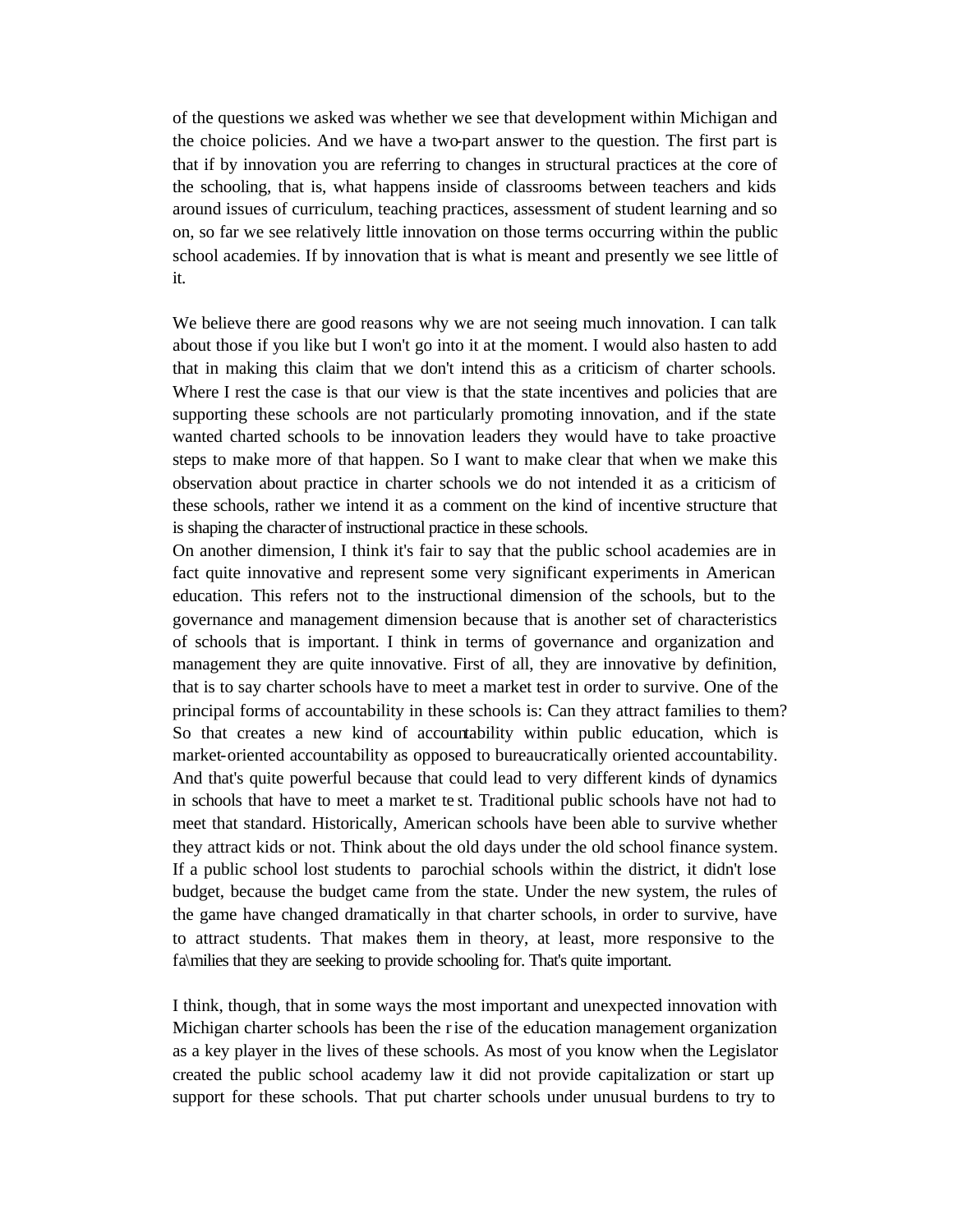cover all the costs of starting up and immediately moving into operation. Education management organizations, for-profit private companies, moved into that vacuum and began to provide a variety of services and access to loan and so on to these schools. So that today about 70 percent of the charter schools have contracts with private, for-profit companies such as Edison, or the Leona Group, or National Heritage Academies , or Mosaica, and others. So somewhat unexpectedly in Michigan the school choice movement has intersected with another powerful trend -- the privatization movement. This is a very interesting development. To put this matter bluntly and provocatively, the great question now in the state and across the country is this: Can the profit motive be harnessed for the improvement of schools? That's not a question that until a few a short years ago was prominent within public policy in American education. It is becoming so today. That is an extraordinary question: If the future will have Wall Street operating as a much more powerful player in the fate and life of American public schools. And it raises vitally important questions about what the consequences will be with the increasing activity of private, for-profit companies in running public schools. What do we know about these consequences? Right now we know very little. It is largely an open question. Our report does not come to a conclusion about whether this is a good or bad development. What we argue instead is that we must take much more careful note of it, study it more carefully because, in our view, it has the potential to work some good and it also has potential to work harm on schools, kids, families, and communities. The profit motive is a powerful and explosive force in American life.

Let me make one or two other points. There is a social consequence that is often raised in relation to the introduction of school choice in the public schools and that is, does choice increase social sorting typically by race and class within communities, among schools, and among families? Does school choice increase the social sorting in this way? On that score our conclusions are as follows: First of all, you have to see any affects that the choice policy has against the context of the extraordinary effects that residentially mobility patterns have already had on our society in separating families along the race and class lines. We are all familiar with residential mobility patterns for the last 25 years that have seen the flight from cities, suburbanization, and increasing divisions along race and class lines in where Americans are living. We can argue whether that is a good or bad thing but it is a fact. So our question is, to what extent does choice interact with this phenomenon that is already widespread and prevalent in our society. In our view, it accelerates the trend. In making this claim we're not arguing that charter school discriminate. They are, after all, enjoined by law from selecting their student populations. They must select their students by lottery. That is to say, they cannot discriminate in their admissions policies or their expulsion policies. However, one of the critical advantages that charter schools posses is that they can establish school programs that market to niche. By niche marketing you can create a program that by the very nature of the program the school offers you are going to attract a certain clientele. In that way you will shape the composition of your school.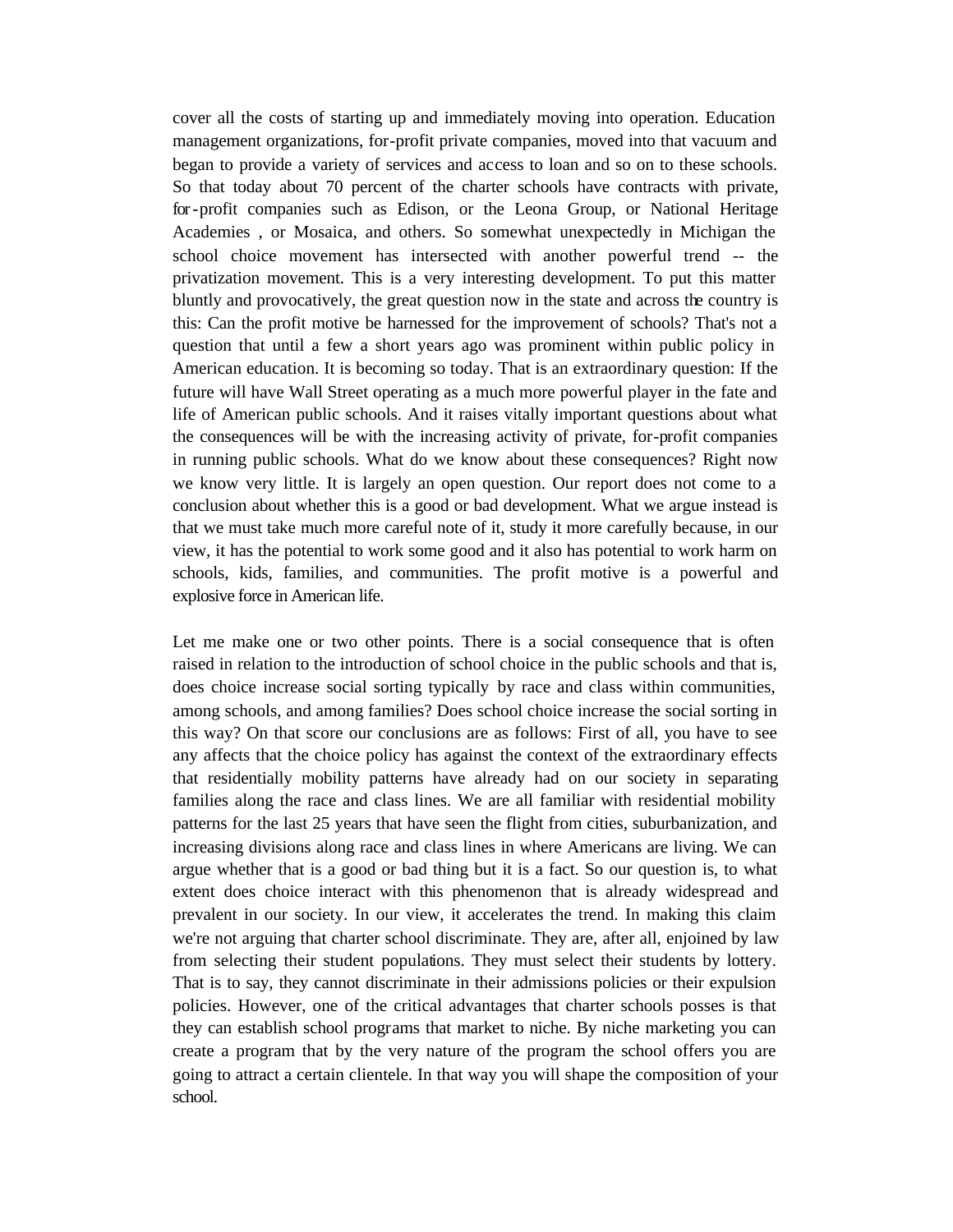So, for example, to take an obvious kind of a niche market, if you open an African-centered public school academy in an inner city, the likelihood is that you will draw predominately African American families to such a school by the very nature of the mission, curriculum, programming the school offers. So we are seeing many of the charter schools in Michigan creating various kinds of market niches to establish themselves, and that does have the effect, in our view, of increasing social sorting in many communities. That ought to be part of the public debate about the merits of school choice.

I will make only two more points. There is another question that enters this debate. Do charter schools cream? Do they draw away academically talented kids from public schools as a means of gaining advantage? A lot of the arguing about Michigan charter schools was based on exactly that point. There were fears that that was going to happen. There is no evidence of it. It doesn't appear to be happening. However, our report shows creaming is occurring. It's not occurring on academic ability, it's occurring on cost. That is to say, because of the way the charter school legislation was drawn, because of the incentives that are in place that influence the operation of charter schools, they have significant reasons to recruit into their schools low cost students. How does this phenomena manifest itself within the population of charter schools? We argue that it does in two ways. First of all, charter schools are predominantly elementary schools. The reas on for that is that it costs a great deal more to educate high school kids than elementary kids. And it's very difficult given the current way of financing charter schools to open a charter high school and make it financially viable. So most of the charter operators have chosen to work in the elementary level, primarily due to cost considerations.

Secondly, with respect to the education of special education children, those children typically cost more to educate than regular education kids. And so we're seeing that in terms of cost comparisons there are much lower costs being allocated among charter schools to special needs children. Again, the creaming is on the basis of cost. Now we regard this development as potentially important because of the way the system currently structures these incentives. That means that if one effect is to encourage charter schools to recruit low -cost students over time that means that higher cost children are left in the regular public schools, which has the unintended consequence of raising the average cost for the public schools. That's a perverse incentive, that ought to be changed; that was not intended in the legislation but it is working out that way.

And finally, another powerfully important question is this one: If you introduce choice and competition into regular public schools, will competition stimulate all kinds of improvements on the part of those regular public schools? The question is this, What do we know about how public schools are responding to competition from charter school and inter-district transfers? Do we see according to the theory that when put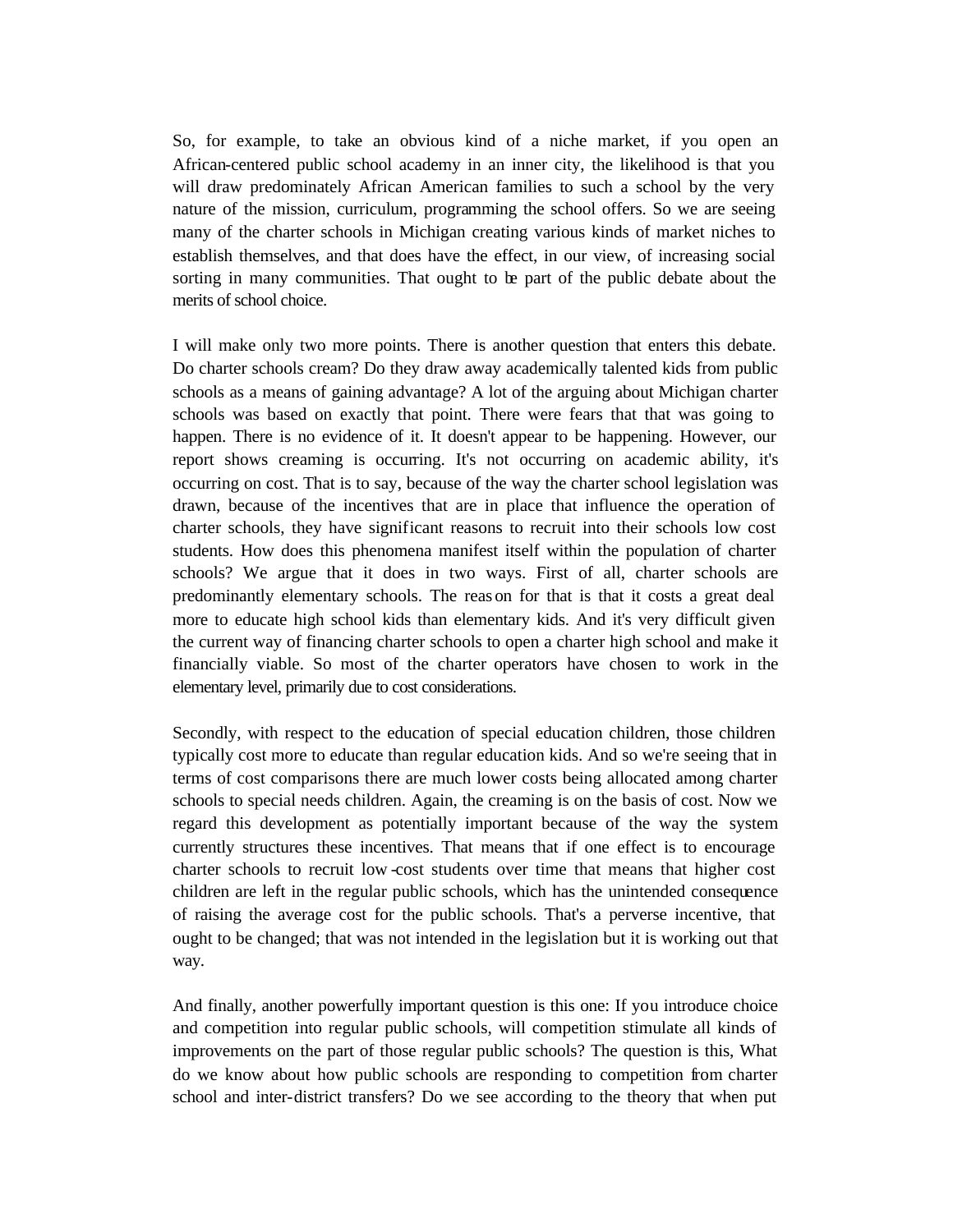into a competitive market they will begin to become more responsive, more efficient, more effective in order to hold onto their market share of students? That's the question. One of the primary arguments for choice in education is not just that it's going to benefit the families who are making choices, but that the very dynamic of markets will raise all the boats, will improve all schools, because competition is a powerful motivating force in organizations to improve their performance. To make a long story short, what we see is a very mixed picture. We do see evidence in some districts that they are responding in a variety of ways to this competition and arguably these responses can be regarded as improvements. We also see that many districts are simply unaffected by the competition simply because they have no charter schools or they haven't opted to accept student transfers. So much of the state has been unaffected.

I conclude with what I think is one of the most critical points in this report. There is a small set of districts in Michigan that have been deeply affected by competition and these districts appear to us to be in a cycle of irreversible decline. These are districts that for whatever reason are not able to mobilize the capacity to compete. The withdrawal of dollars and students is so severe that what's happening in these districts is that they are simply losing their capacity to compete, but there are still kids going to those schools. Those children are being harmed by choice. That is not an argument to do away with choice. That is an argument for the state, for delegated agents of the state, to begin to identify and assist and support those districts that are failing not because we think that failing school districts should be helped, but because we think that the children going to schools in those districts also deserve good education, even if their parents have not chosen other options for them. I will stop there and David Plank will talk a bit about our recommendations.

## **David Plank, Professor, Educational Administration**

Well, one of the advantages of having intelligent, eloquent colleagues is that they say most of what one has to say if one is the last speaker. So I'll be very brief. I want to make two points and then talk about the policy recommendations that are up on the overhead. The first point is that this really is a research report. The main intention that we have here today is to present our findings about how school choice is affecting Michigan school districts and the Michigan school system. A secondary purpose is to identify areas in which state policies regarding school choices can be improved. The second major point is, I think it is important to reiterate a point that David Arsen made at the outset, that when we talk about the rules we are not talking about loading up schools or other organizations with lots of new regulations. We are talking about the incentives, about the guidelines, that organize and structure the market for schooling and we think that those can be strengthened. And so in our report we identify five principles, five areas in which we believe there are problems in Michigan's current school choice policies and in which we believe improvements can be made.